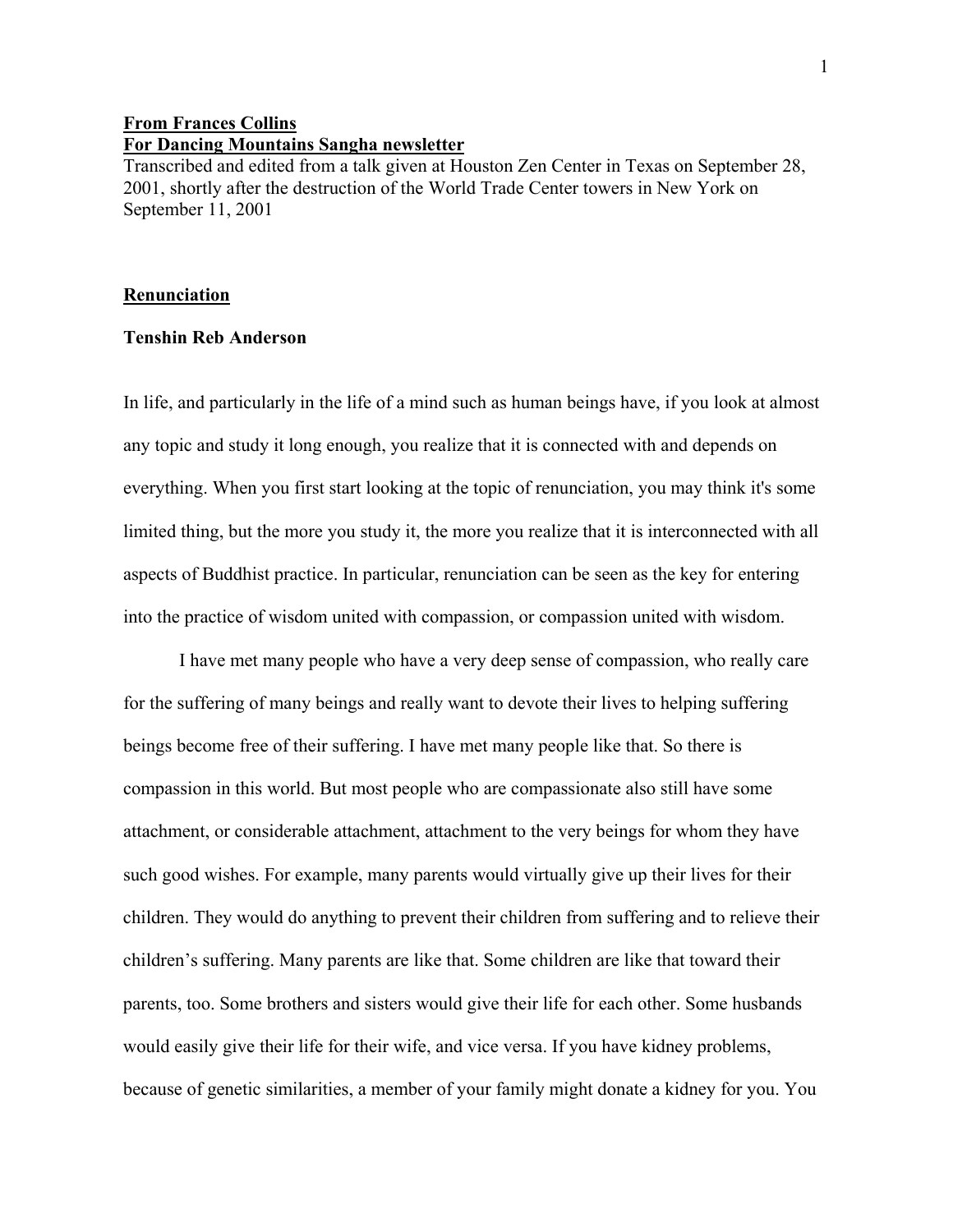might also be willing to give a kidney to your brother, sister, mother or child. I know a woman who gave her kidney to her daughter. You have two; you can give one away. Giving like this is compassion. But it is also possible to give your kidney or give your blood or give your life away with no attachment to the other person that you're giving to, and with no attachment to the outcome.

If we are giving, generous, and compassionate to beings, but we think that they are other, and we are attached to them, this attachment will eventually undermine our compassion. It will severely undermine it after a while until finally we will give up our compassionate work, because we will be burned out by the drainage that occurs due to attachment to beings and results. We can be very helpful while still being attached to outcomes. We can be very helpful while still being attached to the people we're helping. However, every time we help people with that attitude of attachment and the belief that people are separate from us, we gouge a little out of our spiritual energy, and if we help many people, we will eventually run away from the work of compassion to save our own life.

On the other hand, if we are devoted to the welfare of this world and have no attachment, then every time we do something beneficial or helpful to beings, it doesn't drain us and doesn't drain them. This compassion joined to wisdom is a compassion which can fully function in the world. This compassion includes virtuous activities, such as giving, ethical conscientiousness and study, patience, vigorous effort and concentration, as well as all kinds of meditation. To realize these practices and to unite them with the wisdom that makes it possible to "not grasp" at these very practices, or at the results of these practices, we practice renunciation. Renunciation is a way to enter that united and perfectly pure compassion. It is a wisdom which understands interdependence in such a way that it is perfectly clear that there is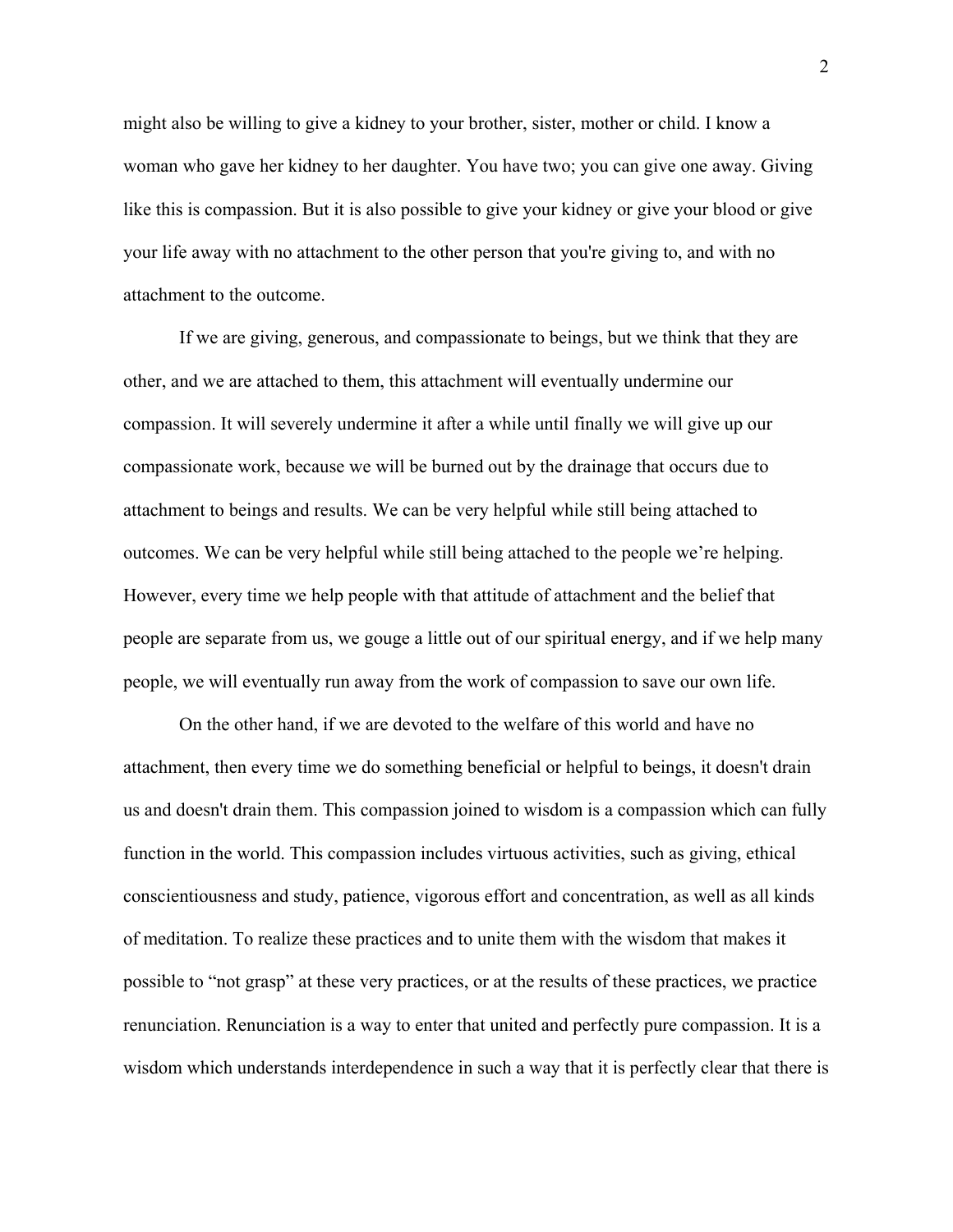nothing to grasp. To have that wisdom is essentially love and compassion. Renunciation is a way to enter into that united practice of wisdom and compassion.

In many ways, renunciation is very close to being wisdom itself. But it is a little bit different from wisdom, in the sense that it is almost like the practice of entering wisdom. Wisdom is, in a sense, simply giving up all your views, all your opinions, all your truths, and all your falsehoods. That's what renunciation is, too. Basically, renunciation is to give up, to surrender, to give away anything that hinders being with what's happening. Anything can hinder being with what's happening if you hold it, if you cling to it.

Last weekend I was going to Vancouver to do a retreat studying renunciation and I saw a newspaper sitting on a seat at the airport with the headline, "Fear and freedom are at war." That was the headline. I didn't exactly disagree with that. Fear and freedom are not necessarily at war, but I do see a relationship between fear and freedom. In a sense, if you are afraid it's hard to be free. In another sense, I feel that when I am intimate with fear I am free. Another headline that didn't get in the newspaper that week could have been, "Intimacy with fear is freedom." Or, "Freedom: intimacy with fear."

In the same newspaper there were many other articles that used the word "fear," fear of this, fear of that. I feel it these days on this planet and in this country. People in the United States are more aware of their fear than they were three weeks ago. I hear so often now the word "security." People seem to be very concerned about security. They want security. People have always wanted security. People want to be free of fear. Now that we are aware that we want security, many of us are aware that we do not feel secure. Many of us feel afraid. But I think that freedom from fear is intimacy with fear, and security arises from intimacy with insecurity. I think fighting insecurity produces more insecurity. I think that denying insecurity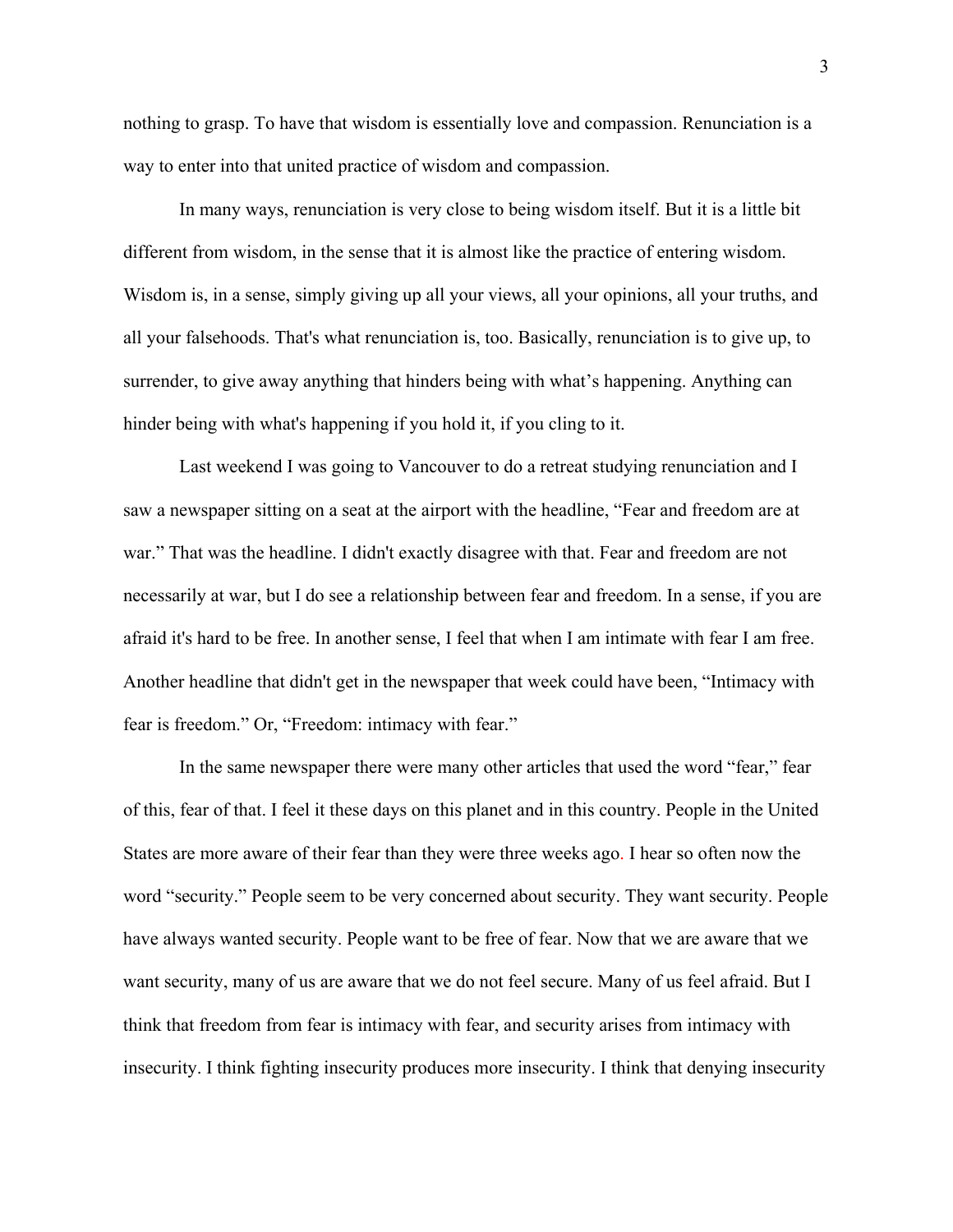interferes with security. Facing insecurity and facing fear is the path, the practice of realizing freedom from fear and from insecurity.

Renunciation is to let go of worldly affairs. What is a worldly affair? A worldly affair is not going shopping. That's not a worldly affair. A worldly affair is not brushing your teeth. A worldly affair is not changing diapers. A worldly affair is not going to the doctor. A worldly affair is not selling an apple. A worldly affair is to attach to something that takes you away from what's happening. A worldly affair is when, if you are afraid, you do something to try to not be where you are and how you are. That is a worldly affair. A worldly affair is a distraction from reality. Renunciation of worldly affairs means that you let go of anything that takes you away from what you are experiencing. Renunciation is the way to enter pure presence with what you are experiencing. Many of us often experience horror, sadness, fear, insecurity, desire for security, and the desire to be free of fear. We experience these things. These things are okay, but to grasp them takes you away from them.

Similarly, to meet a person and to grasp the person, to try to possess him, distracts you from just being with him, and distracts you from what it is you are experiencing in being with him. It is the same with fear. If you grasp it or reject it you lose the experience of the fear. But the experience of the fear, if you are intimate with it, is within the situation of realizing fearlessness, security and freedom. So renunciation is crucial for freedom. It is crucial for security, and it is crucial for working for the welfare of beings in a world where we have all these experiences, in such a way that we can be present with what's happening and be part of healing the wounds of our planet.

I would like to talk to you about meeting whatever happens with no mind, which is another way to talk about renunciation. Whatever you meet, whoever you meet, whatever you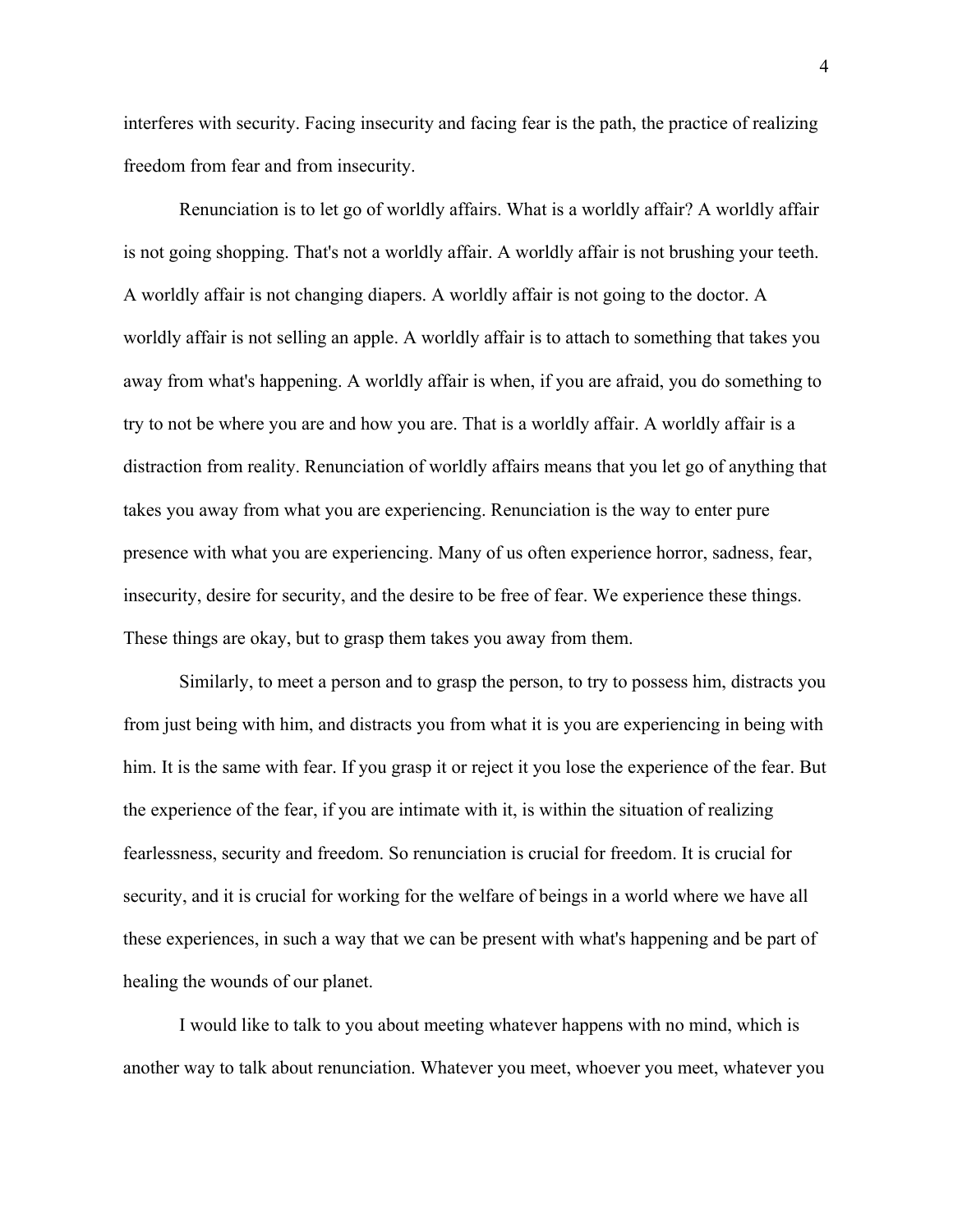meet in terms of your own feelings, your own thoughts, your own sensations, whatever you meet when meeting beings, whether friends, neighbours or enemies, whoever you meet and whatever you meet, whatever comes to you, meet it with no mind.

"No mind" means not your regular mind. What is a regular mind? With a regular mind I meet a person. Let's say it's a woman and I say a woman is different from a man. I say it's a good woman or a bad woman. I have these opinions and that's how I meet her, and I grasp those. I hold them as self-evident, true, or whatever. This is our usual way of meeting people. Renunciation is to meet people and give that up, even though it still goes on. Some part of your mind is consciously or unconsciously calculating what gender this is. That's not going to stop. You've got built-in equipment to gender identify everything that comes your way. Meeting whatever comes with mind is going to continue more or less indefinitely. The practice of renunciation is meeting it in another way, namely, giving up, letting go of the distinctions that your mind is making. For example, I can see someone and think: "This person is an ordinary person," or "This person is not a Buddha. I know Dave. Dave is not a Buddha." My mind makes a distinction and says, "He's not a Buddha. He is just an ordinary Texan." I might look at someone else and my mind says, "Oh, he's a Buddha. He's a Zen teacher. He's practically a Buddha." There is making that distinction. The mind does that, but renunciation means to let go of that, to give that up, because that way of meeting Dave, of calling him a Buddha or not a Buddha, takes me away from the meeting with Dave. To meet someone and to hold on to the way he appears to you takes you away from being with what is happening.

Another way of putting this instruction is to meet whatever comes with complete relaxation. That's renunciation, too. Usually we don't meet whatever comes with complete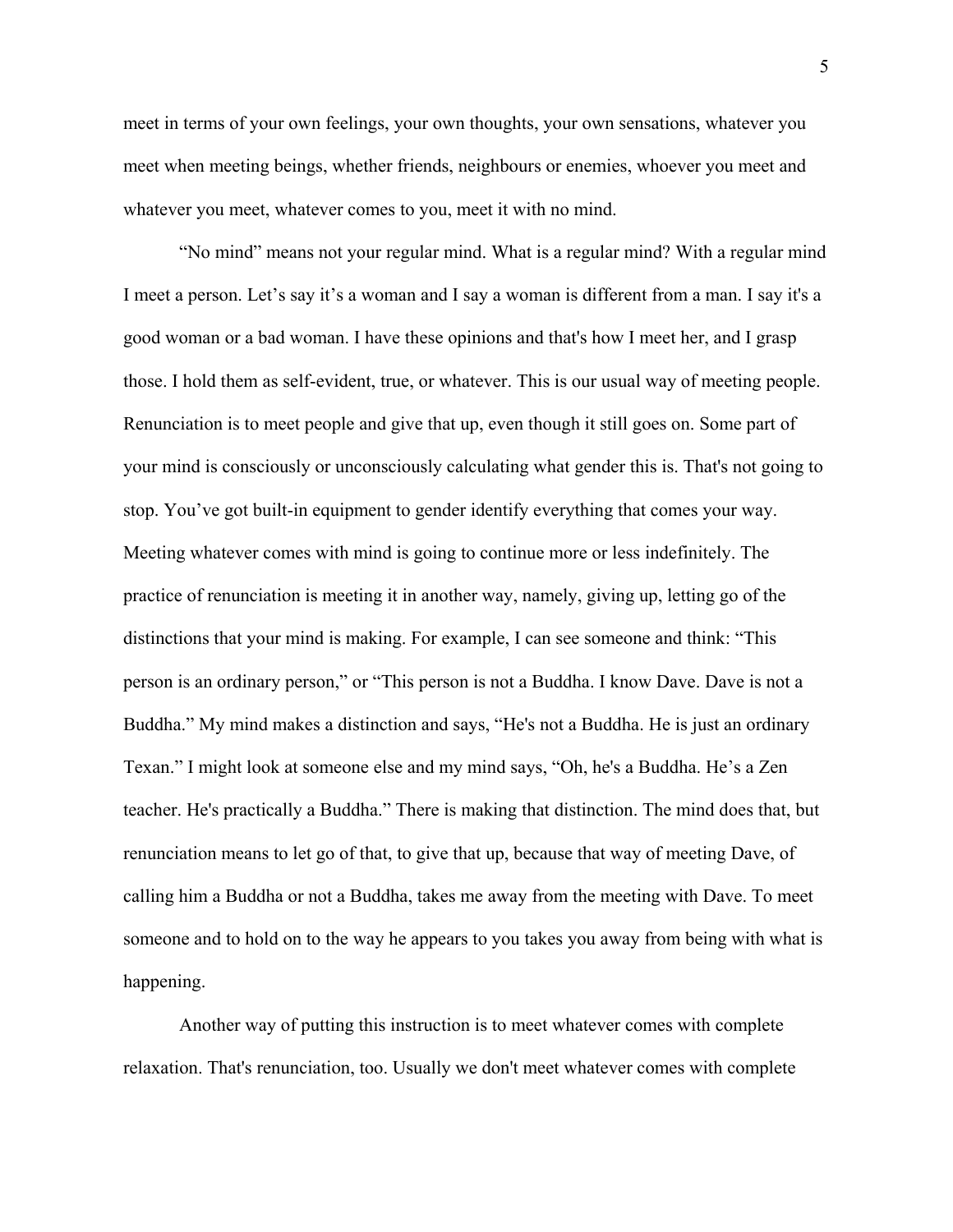relaxation. You might meet an old friend. For example, I might meet Jim and think, "I feel pretty relaxed around Jim." But I still haven't relaxed this thing that is "Jim." Complete relaxation means letting go of the tension and and also of the view of who this is. You do have a view of who this is. But relax. Let go of it. Don't grip it. Let it go. This is renunciation.

The really big thing that is happening with each meeting is that I think I am meeting that thing that is out there, separate from me. That's the big view to consider relaxing with. How about letting go of that? Letting go and renouncing that view is perfect wisdom. This is an amazing idea to be able to let go of some of this, not to mention to let go of it all.

 Imagine having a practice in which you could relax and meet anything. For example, here comes cancer. Boom. Relax. Here comes a super insult. Boom. Relax. Here comes a great complement. Boom. Relax. Here comes a tremendous insult. Boom. Relax. This is an amazing thing. This is one of the main things that attracted me to Zen. There is a story about a Zen teacher who relaxed when insulted and also when he was praised. I was impressed by this. When I saw him relax after being insulted, I thought, "Wow." When he relaxed after being praised, I thought "Yes." Both ways: whatever comes, don't grasp it. Whatever comes, don't ask for seconds. Whatever comes don't ask for an alternative. Don't ask, "Could I have a different reality? Let's not have that one." This is an amazing accomplishment. I thought if I could be like that I would have no problems and I would no longer be a problem. I still think so. I am still trying to be relaxed, whatever comes. That's why I come to Texas, to see if I can be relaxed when I get here. I'm testing my relaxation.

A man came to see me recently and said, "My wife is really mad at me." He said, "Our house is full of stuff, and she wants me to get rid of it. But I'm not getting rid of it fast enough for her, so she is enraged. I agreed with her. But just when I'm ready to start moving some of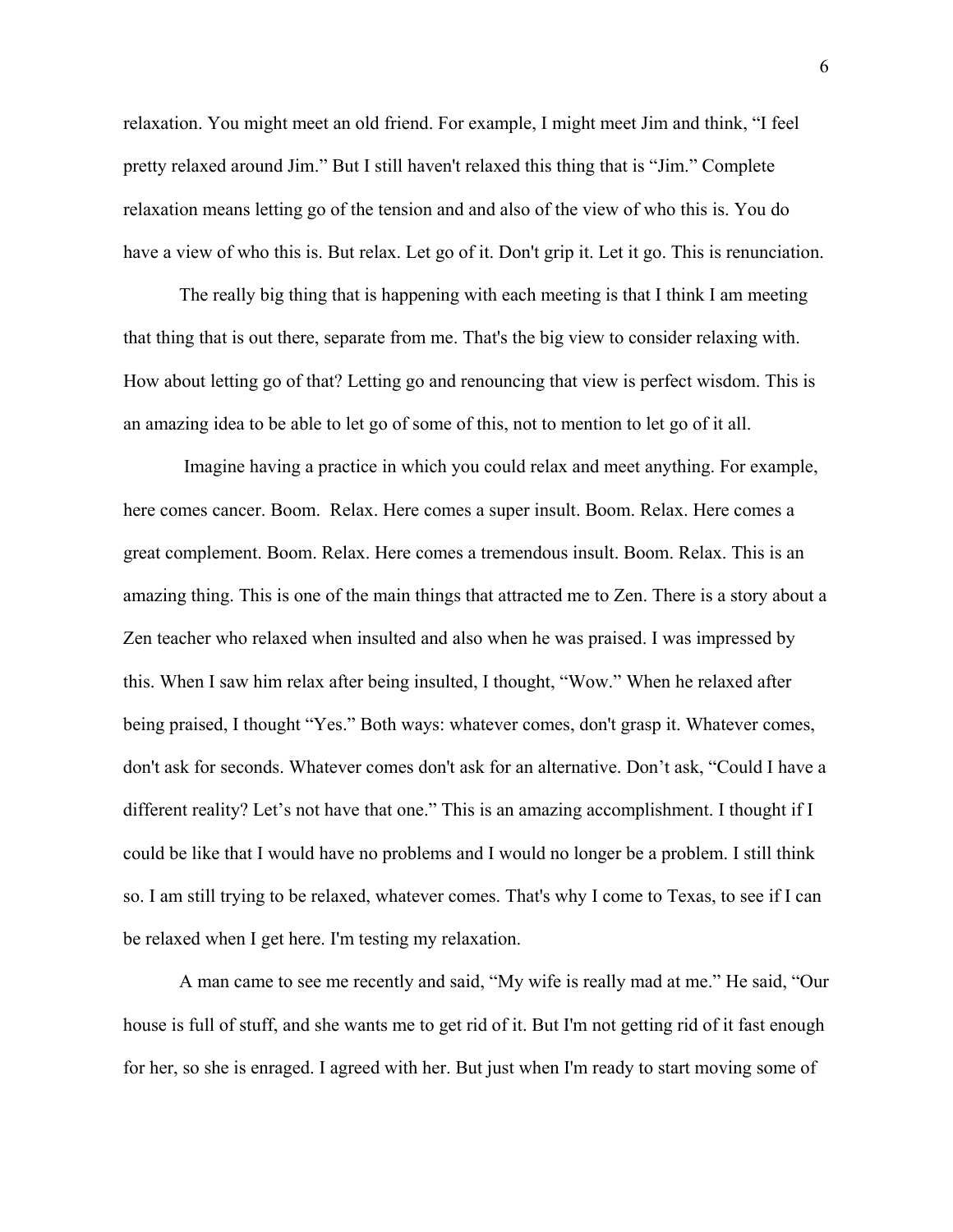the stuff out, somebody tells me something about a really urgent task that I must perform and if I don't they'll punish me, like for business or something. So I feel that I will be punished if I don't do it."

We don't really think that it is our job to move stuff out of our house. We don't usually get paid to move stuff out of our house. We usually get paid to move stuff into our house. You get paid to move stuff into your house and your wife screams at you in a big way. When he was talking I could hardly wait until he was finished, so I could say, "Great!" I said to him, "My wife says the same thing to me. She says, 'Don't die and leave me with this house full of stuff that I have to deal with.""

So for the last two years I have been gradually trying to move things out of my house so that when I die it won't be a big problem to people. But the most important thing is if before I die the house gets emptied. That's the most important thing. Renunciation is to empty your house. Empty it. Empty your house.

If you empty your house, you will get closer and closer to emptying your body and mind. If you empty your body and mind and your house, then the natural flow of your life will be unimpeded, and wisdom and compassion will be realized. Energy is trying to flow, according to the way the universe is functioning. It's trying to flow where it should flow. The question is whether we are holding on to stuff and blocking and clogging up the passageway. I said to this person, "You're afraid not to do these tasks because you will be punished. But if you empty your house, and these people tell you about these essential tasks, and threaten you with punishment, you won't be afraid."

When your house is empty, you're not afraid. There's nothing to hurt you when your house is empty. When nothing can hurt you because your house is empty, you are not afraid to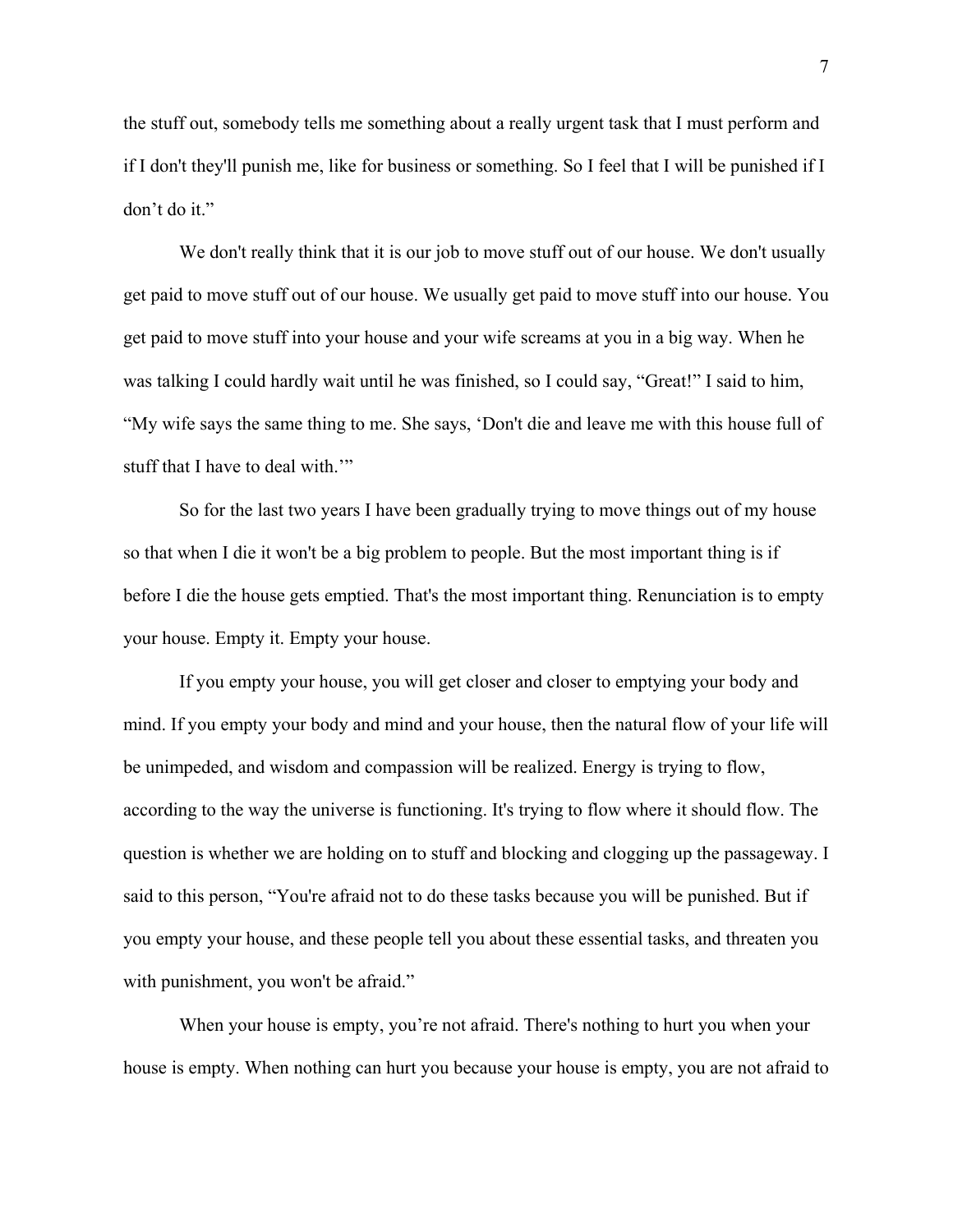do what your wife asks. You're not afraid of her hurting you or anybody else hurting you, because there's nobody to get hurt anymore, because you gave up everything.

But again, people think, " Empty my house—all of it?" Someone up in Vancouver said, "Should I get rid of my toaster?" Lots of people think it's not too hard to get rid of your toaster. But some people tell me that it's actually unhealthy to eat bread untoasted, so those people would be afraid to lose their toasters.

By the way, emptying your house does not mean emptying the stuff that other people have put in the house. It means emptying your house of the stuff you put in it, the stuff you care about. You don't have to get rid of things in the house that other people are attached to. They have to. The things other people put in the house are the things that come to meet you. Your house is empty. You've got an empty house, and other people come and put stuff in your house. This is the stuff you meet with an empty house. You've already got an empty house, and people come and dump garbage in your house. But when your house is empty, really empty, you meet that garbage with complete relaxation, because before the garbage comes into this empty house there is total life energy flowing through the house, which meets the garbage and says, "Hi. Welcome, garbage." It says, "Welcome."

At the end of the morning service, we chant the Heart Sutra which ends: "Gate Gate Paragate Parasamgate Bodhi Svaha." We can translate this as "Gone, gone, gone beyond, gone completely beyond." That's perfect wisdom. That means your house is empty, empty, gone beyond empty, gone completely beyond empty. The last two parts are "Bodhi, welcome." "Enlightenment, welcome. Welcome, enlightenment." In other words, "Welcome. I'm ready, because I don't have anything." We don't say, "A little bit later, enlightenment, I'm a little bit busy right now. Some people have asked me to do some stuff, and if I don't do it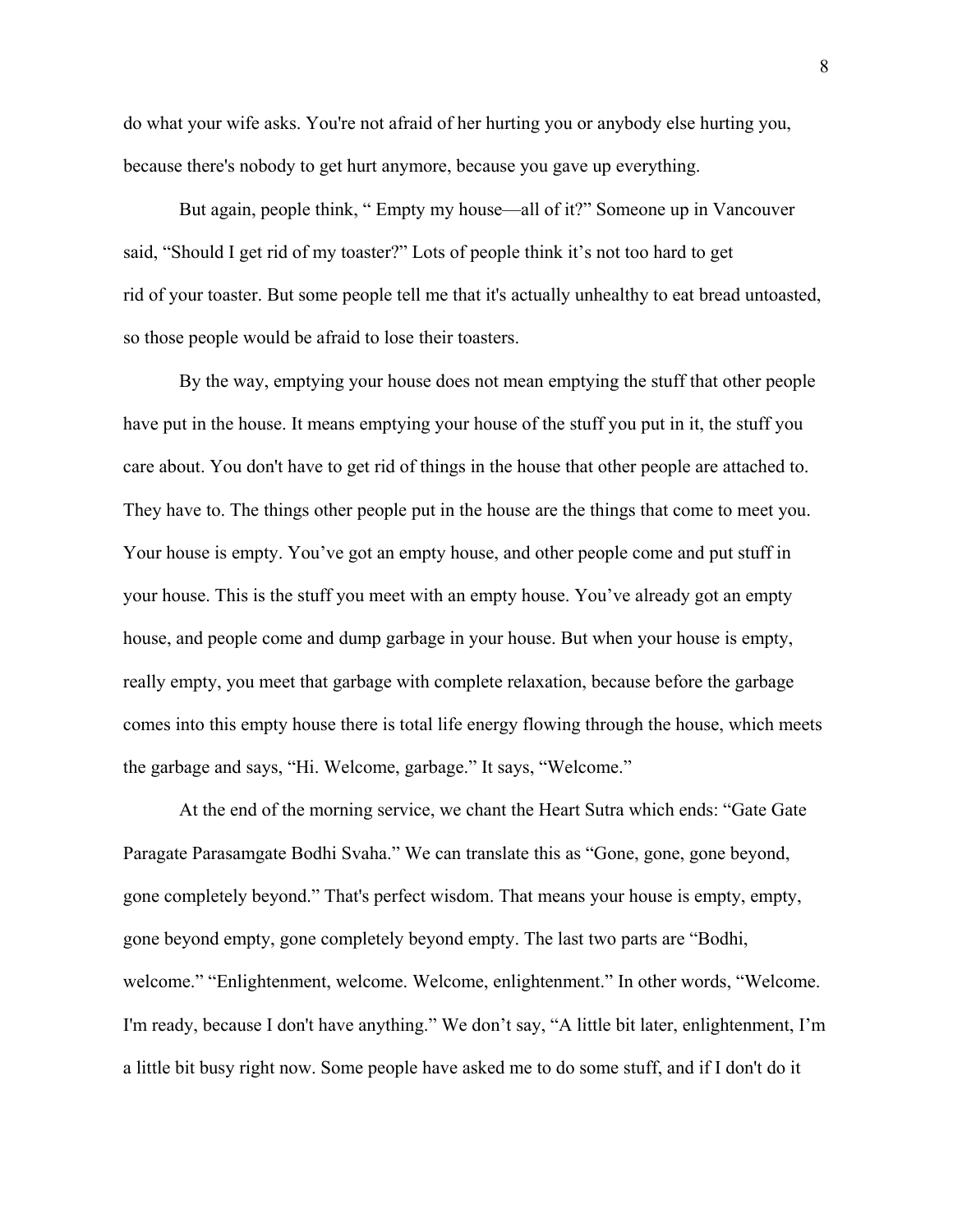they're going to punish me, so I can't be enlightened right now. I've got to do this first. I've got to get my toenails painted and brush my teeth. I have to pay my bills and then I can welcome enlightenment."

You may think, "Oh no, I think I would welcome enlightenment, if it came." But enlightenment is always coming, every moment. If the house is not empty, if you haven't renounced worldly affairs, if you haven't renounced anything that takes you away from this suffering, from this fear, then you are not really ready to say welcome to enlightenment. Saying welcome to enlightenment is exactly the same as saying welcome to garbage. You say welcome to whatever comes.

The usual mind does not say, "Welcome." First, it says, "What is it? Garbage? Well, then, no, thank you. Is it jewels? Okay, fine, come on in." But before it says, "Come in," and before it says, "No, thank you," it checks to see what it is. It doesn't say "Welcome," and then see what it is. The usual mind discriminates how this will work for Number One. "Is this going to hurt me or help me or what?" The usual mind is afraid of everything. It asks, "How bad is it?" and then says, "Oh, that's not too bad. It's my wife," or, "It's not too bad, it's my husband," or "It's not too bad, it's my kids." But people are afraid of their kids. People come home from work and they say to themselves, "Okay, ready? Can I open the door now and see what happens?"

 I heard a guy on the radio, a Dr. Spock of our times, saying, "If you're a working mother, cheat a little bit at work. Don't work too hard. Save a little bit of your energy so that when you go home and you open the door and all hell breaks loose you can meet it." A lot of mothers are afraid to open that door, fathers too. And the children. It's frightening, if you have anything in your house. But if you empty your house, this amazing thing can happen in your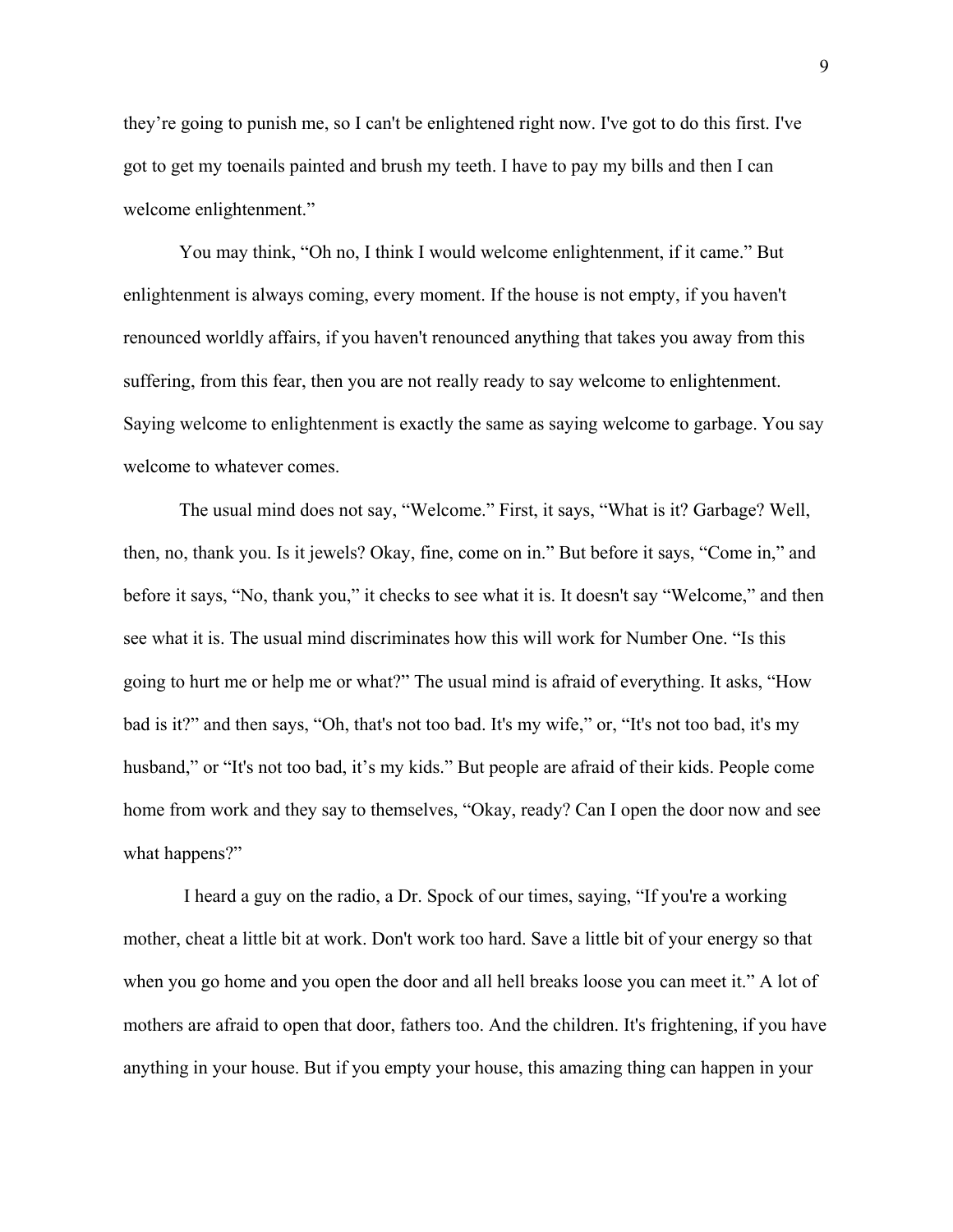life, because there is an inexhaustible energy flowing through this world, and it doesn't miss any spots. Great energy is flowing through all of our bodies, and if we just have no attachment, if we just practice renunciation, then there will be enough energy to meet our own children. There will be enough energy to meet your husband or wife. There will be enough energy to meet whatever comes, and even to meet it without slipping back into grasping what you're meeting and blocking that energy again. I know I'm talking about a really big, amazing thing, to empty your house. But emptying your house is not as hard as emptying your body and mind. However, it is what you do first. Empty your house and then meditate in the full true sense. If you don't empty your house, you can meditate somewhat. I think most of you have been meditating somewhat. I'm talking about getting ready to do the real meditation that is possible for human beings, a meditation that can happen when your house is empty. Until your house is empty, you are somewhat hindered, or severely hindered, by what you're holding on to in your house. You're somewhat or severely obstructed in your meditation by what you're holding on to, by what I'm holding on to.

If you want to do the Buddha's meditation someday, then you have to open up the house. You have to let go of absolutely everything that is interfering with that total love, with no attachment. Of course, today, we probably won't be able to start such a practice and continue from now on with never a break. Even if today you were to decide, "Okay, today, I think I'm going to empty the house," when you get there you might say, "But not this, and not that."

You should also check with your family about this. One of the rules of this sort of practice of emptying houses is that you must consult with your family before you give anything away. It's a complicated thing sometimes to actually do it. That's why as part of this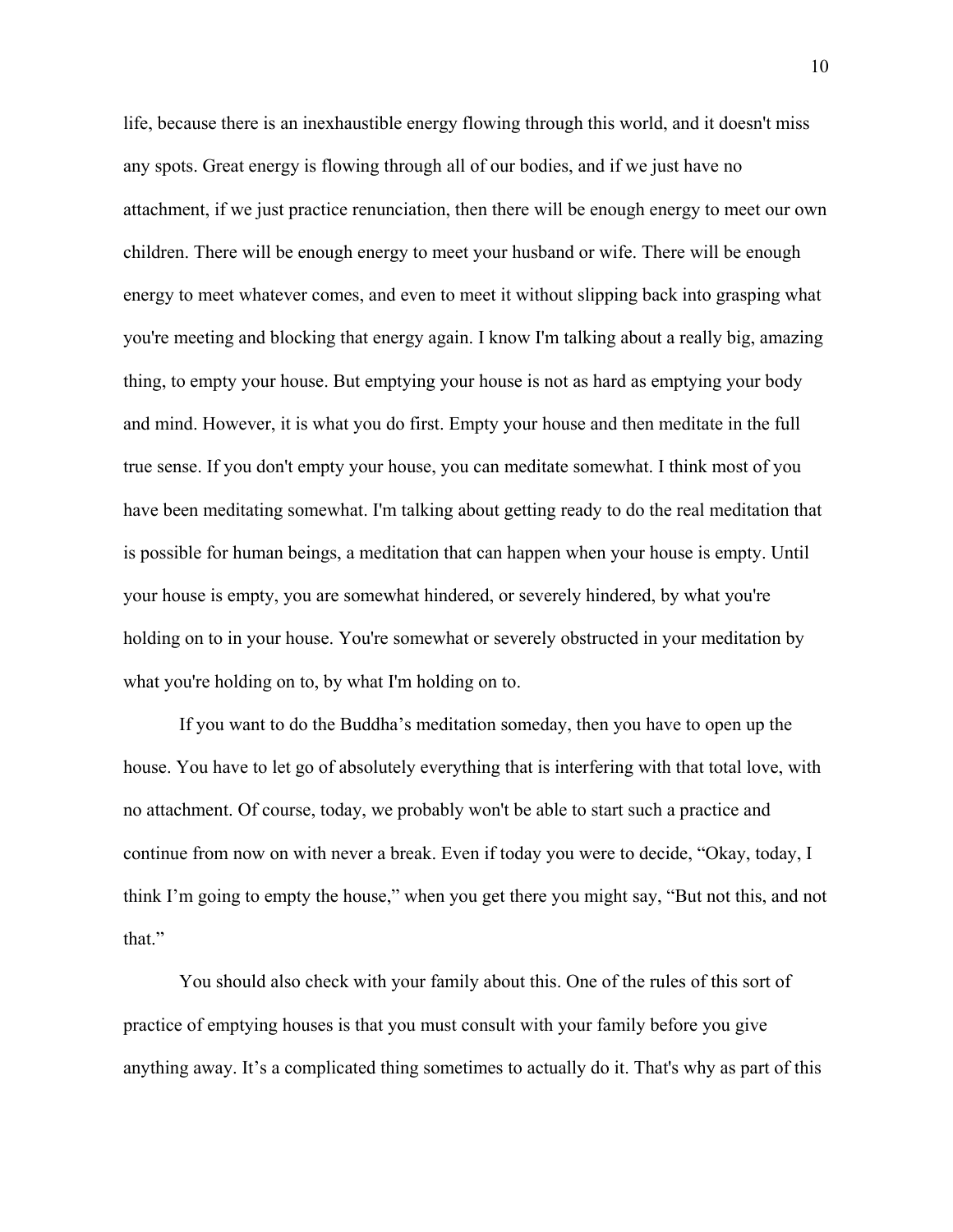practice the great priest Eihei Dogen says, "We vow with all beings from this life on, throughout countless lives, to hear the true Dharma, that upon hearing it, no doubt will arise in us nor will we lack in faith; that upon meeting it we shall renounce worldly affairs."

"To hear the true Dharma" is the way you hear when your house is empty. When your house is empty, when you actually meet the true Dharma; when you actually meet the true teaching of the Buddha, you will renounce worldly affairs. If you could really meet it, you would let go of all the stuff that's clogging your life, and vice versa. When you let go of all the stuff, you will meet the true Dharma. Then when you meet the true Dharma, you will maintain the Buddha Dharma, and in doing so the great earth, this great planet, and all living beings will attain the Buddha Way.

Dogen also says, "Our past evil karma has greatly accumulated, indeed being the cause and condition of obstacles in practicing the way." Because of our past actions, it is going to be hard for some of us to do this practice. Because we have habits of not letting go of stuff, we have habits of getting more stuff. Part of what is happening in this world today is a knock at the door saying, "Time to let go. It's time to let go."

Dogen goes on to say that if we quietly explore the farthest reaches of causes and conditions, this practice is the practice of a verified Buddha. By confessing and repenting in this way, by revealing our lack of faith in practice, by revealing that our house is stuffed full of stuff and that we have trouble letting go of it, by revealing and confessing, we never fail to receive profound help.

All buddhas used to be attached to things. When we admit that we are still attached to things, we receive help from the buddhas to let go. When we confess that we are still holding on and gripping our self-concern, our selfishness and pettiness, over and over, when we